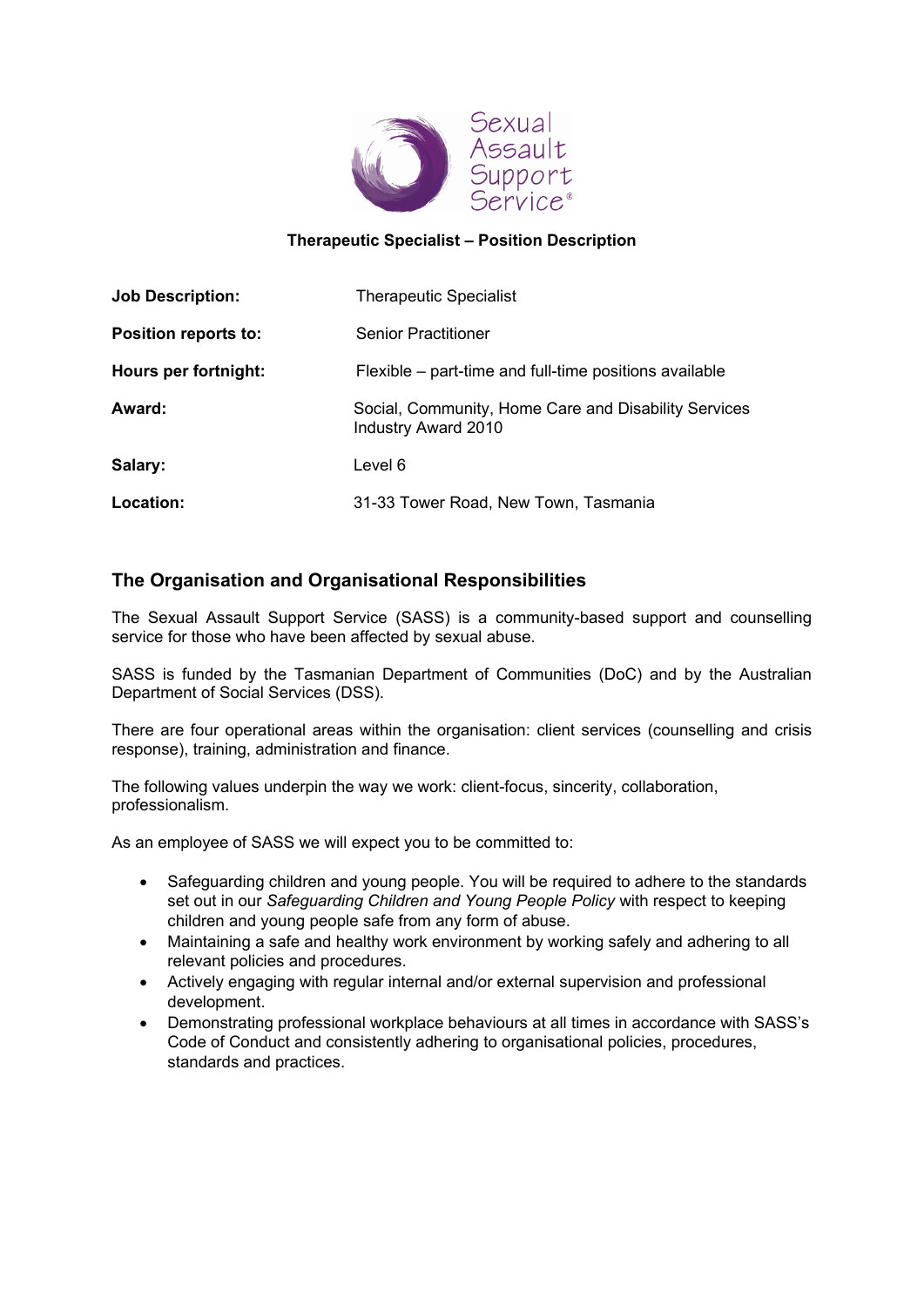## **PRIMARY FUNCTIONS**

The Therapeutic Specialist position is responsible for:

- Providing assessment, case planning and case management services to survivors of sexual abuse.
- Providing individual, family and group counselling and support services to survivors of sexual abuse, their families and other professionals involved in their support.
- Supporting a case load of clients involving an average of three client appointments per working day.
- Co-ordinating cross-agency responses to meet the needs of survivors of sexual assault including advocacy, crisis and court support.
- Liaising with child safety agencies regarding children at risk of sexual abuse.
- Providing effective client hand-over to other SASS staff and the Senior Practitioner.
- Participating with other SASS workers in providing a professional, flexible and responsive team environment.
- Undertaking regular case reviews, professional development activities and supervision.
- Contributing to the ongoing development of SASS policies and programs within a continuous quality improvement framework.

## **LEVEL OF RESPONSIBILITY**

The Therapeutic Specialist will:

- Work under the direction of a Senior Practitioner
- Work as a collaborative member of the SASS Team
- Exercise initiative and sound judgement in setting priorities, planning and managing their work load
- Adhere to all SASS policies and procedures, including the Code of Conduct.
- Exercise initiative and sound judgement where procedures are not clearly defined
- Raise issues or concerns with the Senior Practitioner or Manager Services and Policy as soon as practicable.

## **QUALIFICATIONS, TRAINING AND EXPERIENCE**

#### **Essential**

- Understanding of issues associated with sexual assault
- A commitment to social justice
- Degree in counselling, psychology or social work with eligibility for membership of the relevant professional association (APS, AASW or PACFA).
- Relevant post graduation human services experience
- A National Police Check
- Working With Children Registration
- Computer literacy

#### **Desirable**

- Relevant post-graduate qualification
- Training/experience in working with children and adolescents; Aboriginal and Torres Strait Islander people; people with disabilities; members of CALD communities; and/or male clients
- Current driver's licence